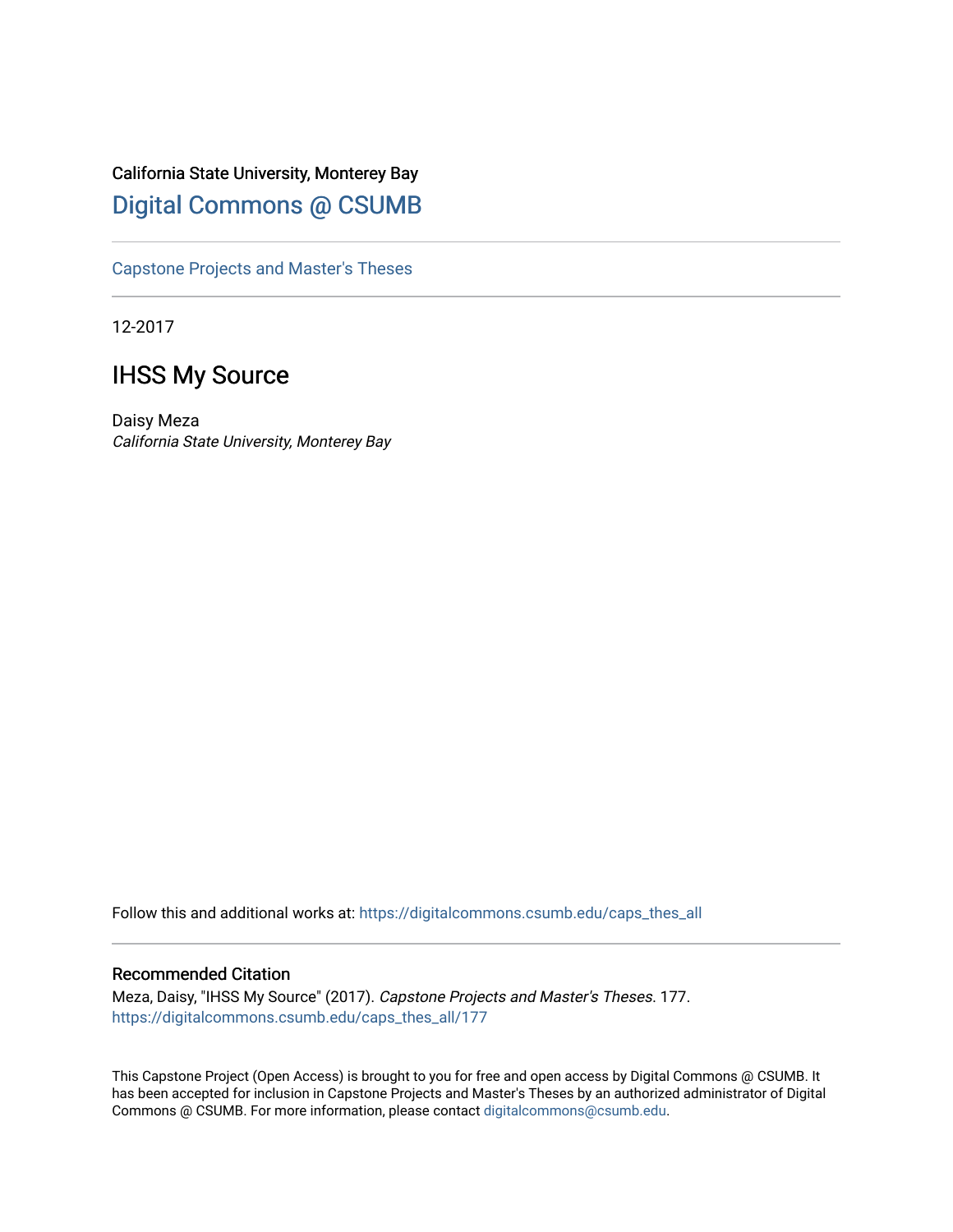IHSS My Source Daisy Meza In Home Supportive Services Jeff Hinderscheid & Marco Camarena Collaborative Health & Human Services Department of Health Human Services and Public Policy California State University Monterey Bay December 1, 2017

Authors Note

This capstone proposal was created for CHHS 400A/400B for the Department of Social Services, In Home Supportive Services (IHSS)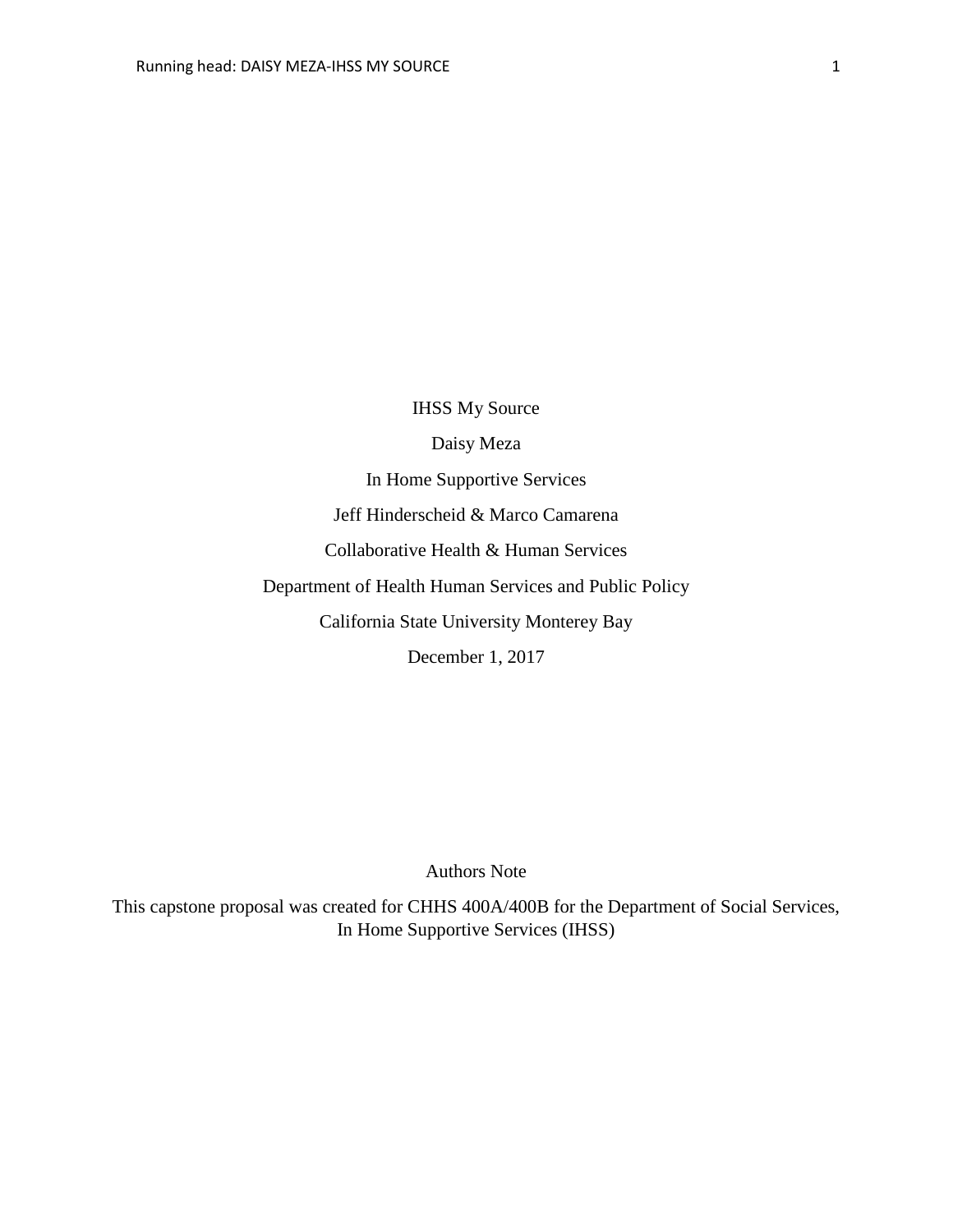# **Abstract**

IHSS My Source is a smartphone application intended for a field research project as well as an evaluation process with the purpose of tracking and connecting clients to community resources. As a result, it is difficult for Social Workers to follow up with all clients regarding unmet needs. Implementation method began with gathering client data. IHSS My Source, a smartphone application implemented by the Monterey County Department of Social Services, division of Aging and Adult Services, department of In Home Supportive Services to have all community resources listed in one organized and easy to access smartphone app. Expected outcomes are to connect all clients to referrals. My recommendation for IHSS is to take advantage of the high technology we have today to keep assisting clients. My other recommendation is to implement IHSS My Source as a permanent tool for Social Workers. Monterey County IHSS Social Workers will have an updated system to work with and lead to improvement in customer service making sure client's health needs are met.

**Keywords**: *In Home Supportive Services, IHSS My Source, Social Work, Community Resources.*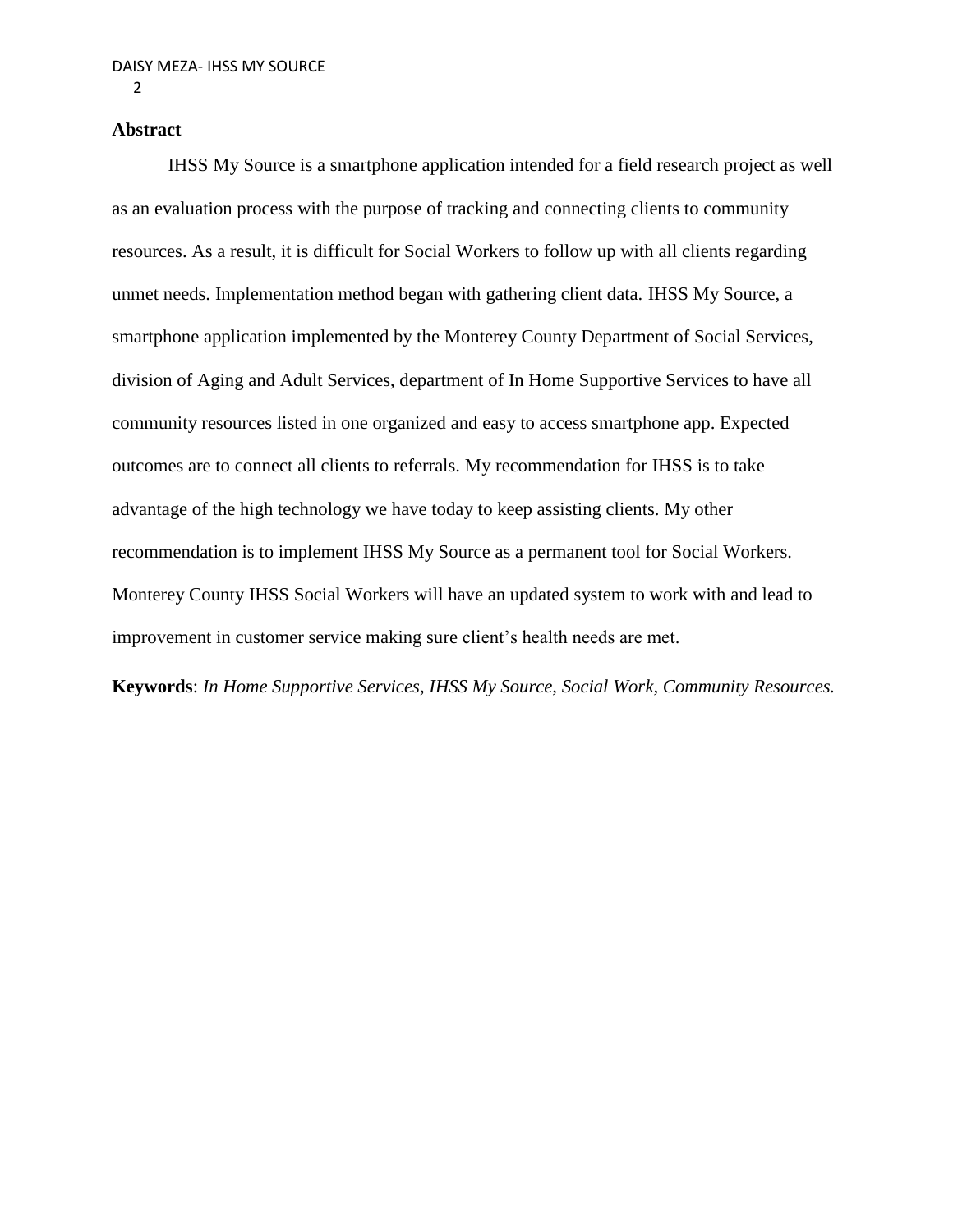# **Agency and communities served**

The In home supportive services (IHSS) is an agency branch under the Monterey County Department of Social Services (MCDSS). This is a public agency provided by the State of California the near offices are in King City and Salinas. The mission over all for the MCDSS is "to inspire social and economic self-sufficiency of each individual and family served by: Employment Services, temporary financial assistance, social support services, protective services to children, dependent adults and seniors, partnerships with the community to grow and support social change." (2008, MCDSS). There are important values in which the agency admires; leadership: To demonstrate the skills, knowledge, and growth with effective results. Quality Services: Cultural competency for delivered services with respect, honesty, and revision. Full Participation: Individuals served by Aging and Adult Services can make decisions that may have influence in their lives. Lifelong learning and the development of strong work ethics. Client satisfaction is an important factor for the agency to produce success internal and external clients (2008, MCDSS).

The Aging and Adult services agency offers social work services and health to Serves low income dependent adults, seniors and children with disabilities. Their mission is "To empower and assist the aging population and individuals living with disabilities to animate safe in their homes and with self-respect" (2008, AAS). This agency has a program called In Home Supportive Services (IHSS), this program provides home care to individuals who are low income specifically adults, elder, as well as children with disabilities. Social Workers make reassessments in client's homes to interview on a year bases to follow up with client's wellbeing. Social workers estimate the amount of need in hours for providers to better assist clients. During the interviews, social workers must process interview questions on their data base.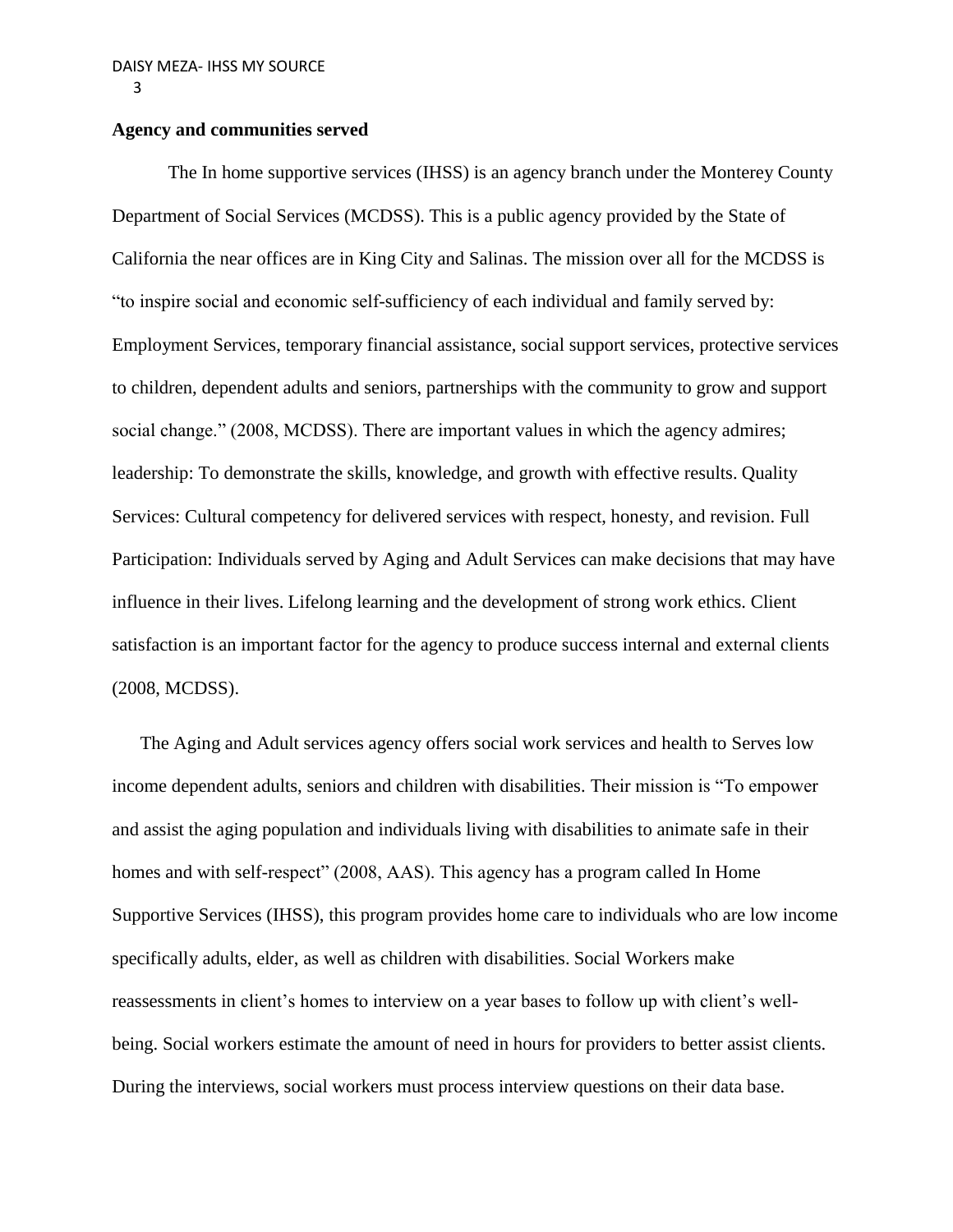This program full fills the payment of a home care provider for clients. Home care providers assist clients with amenities such as personal care, housekeeping, and transportation to medical facilities (2008, MCDSS). According to In-Home Support Services consumer characteristics report (2015), female population is 63% and 37% Male population (Pg. 10). Two major ethnicities served are White 35.8% and Hispanic 26.2%. This program assists with paying for care providers for clients to remain in their home.

#### **Problem, Issue or Need**

Monterey County clients In Home Supportive Services (IHSS) have a low access to community resources.

Resources are assets for the community to be able to obtain. This includes items in which are a daily living need such as food stamps, specialists, etc. Lack of access to resources is common due to: not being able to get a hold of a professional from the program, not having translators, being ineligible, uncertainty of what programs may ask for, and fear or unconfident to look for what they need. The known problem is that many clients are not aware about resources available to them. If knowledge is known about additional community programs or resources there is no effort or little effort made to obtain. Social workers will make a note of clients who need certain assistance such as a new walker or wheelchair. Social workers will also provide a flyer or contact information with affiliated organizations. This falls under the client to obtain what they need by contacting the organizations. Unfortunately, by the new assessment interview year, clients do not access the necessary items.

When medical equipment or services are not obtained client health risks increase. Medical equipment includes walkers, shower chair, wheelchairs, etc., items that may be paid for through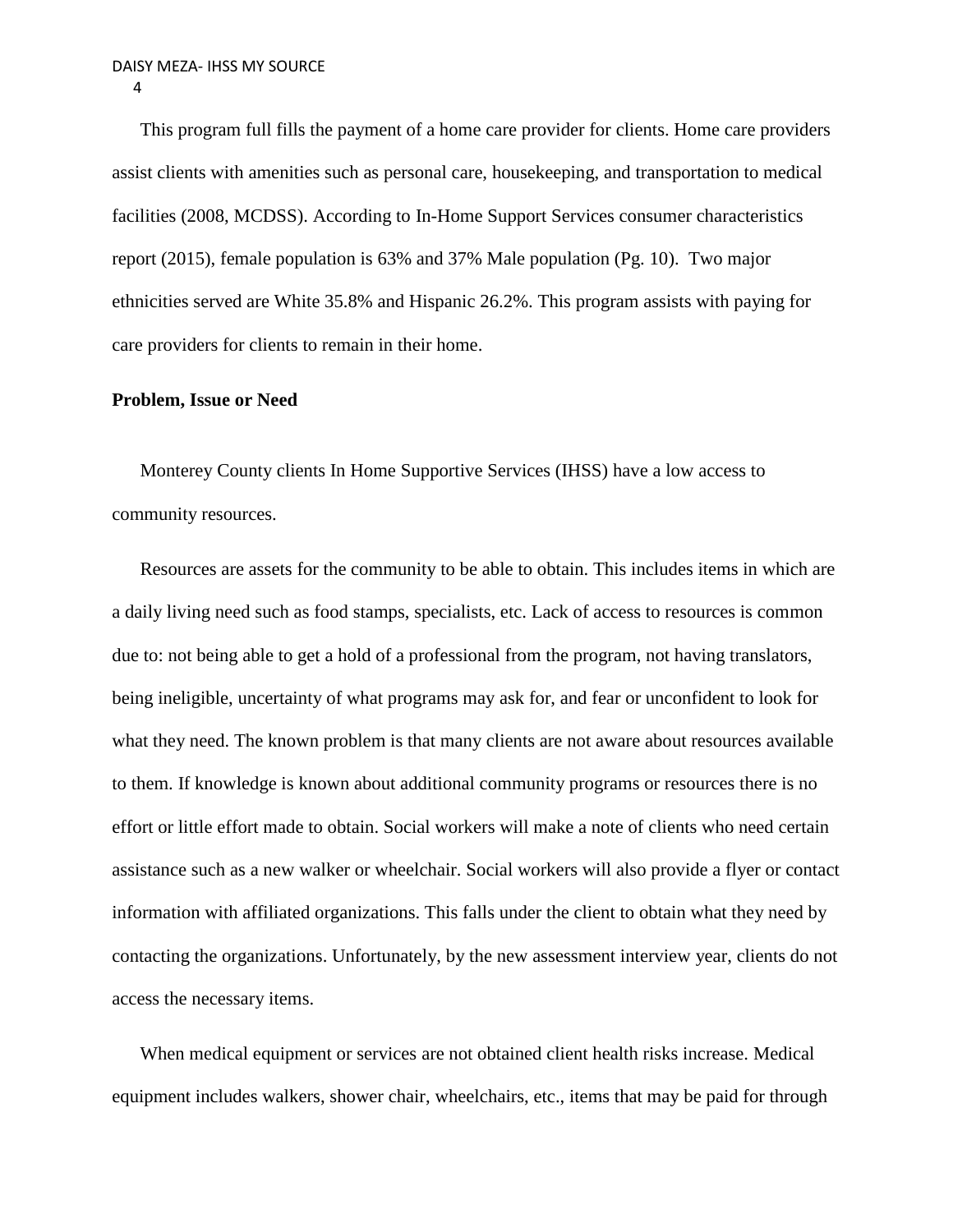different organizations or health insurance. According to Fidel, clients have limited range of motion or weakness on their limes or different part of their bodies. Medical equipment is a cause due to items being useful to clients (F. Sanchez, Personal Communication, May 9, 2017). No communication or low communication for resources results in to lack of accessibility. Recipients may not know where to obtain medical equipment and the insurance companies may limit the number of times they can request the equipment. Consequences are for example, if recipient needs a walker and does not obtain one, they will have trouble ambulating. This can lead client to depend on the County System resulting in a loss of independence. Clients are depending on assistance and unable to ambulate on their own. Based on lack to accessibility this can lead to safety issues leading to being placed in a facility.

#### **CAUSES/CONTRIBUTES TO:**

- Medical equipment or services.
- Lack of accessibility of resources.

#### **PROBLEM**

- Client is at risk for premature institutionalization.
- County is not aware if client obtained resources.

## **CONSEQUENCES**

- Health, mental issues, house bound, unsafe, depressed, isolated, anxiety.
- Client receives loss of independence

# **Capstone project description and justification**

Title: IHSS My Source

# **Justification:**

 The goal of the capstone project is to be able to evaluate amount of clients who are benefiting from available resources. Many clients need the further assistance but are timid to ask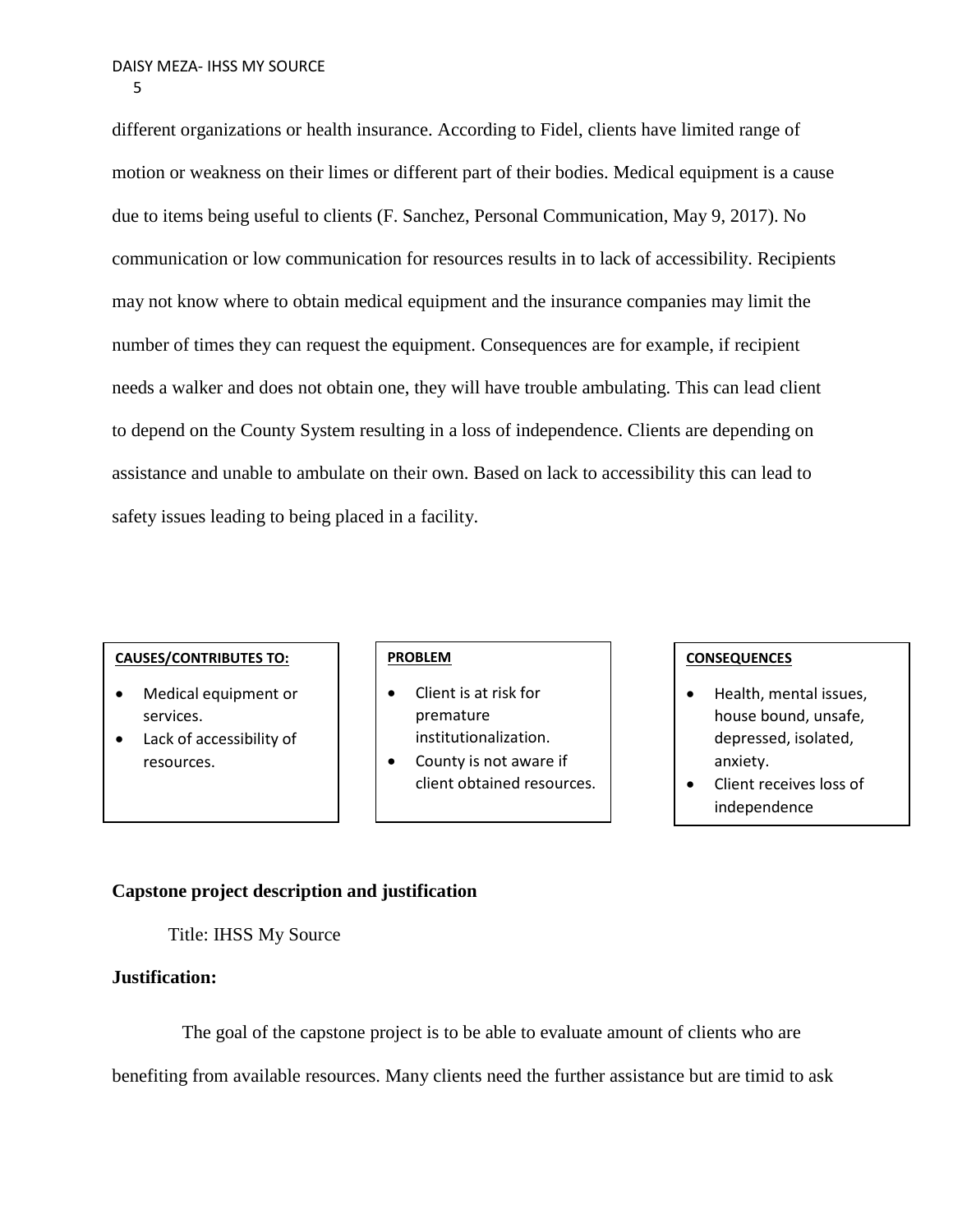for help through their social worker. Implementing this project will help the county figure out how the community system is working. As well, positively impact clients by accommodating them to sources they need. What the agency expects to accomplish is to track the number of referrals of clients connecting to community resources.

#### **Evidence Based:**

 Evidence based project developed are spreadsheets with a list of doctors and different organizations in the County and plugging in through general resources of the community. Strategy identified can have improvement be made by making the spreadsheet to evaluate for a commonly used smartphone application today. Social workers in IHSS have access to this list to obtain information for clinics, agencies, nonprofits, etc. within the county.

## **Supplemental:**

 The need for the project was determined with the population served based on the analysis that social workers do not see their client until the re-assessment of the New Year. For the reason that in home assessments are developed a year after to indicate if there are any new changes. Many social workers have confirmed that many clients do not seek the assistance based on not being independent to access resources, being rejected, not being able to get a hold of someone, or primarily being timid to ask.

 The implementation of the plan will begin with accessing client files from both mentors half to be Spanish speaking and the other half English speaking over all 240 clients. A liker scale survey will be created in both Spanish and English regarding social workers contribution in client's needs, community contribution, and project implementation opinion. After surveys are mailed out to clients, waiting will be the duty for responds. Meanwhile, a creation for a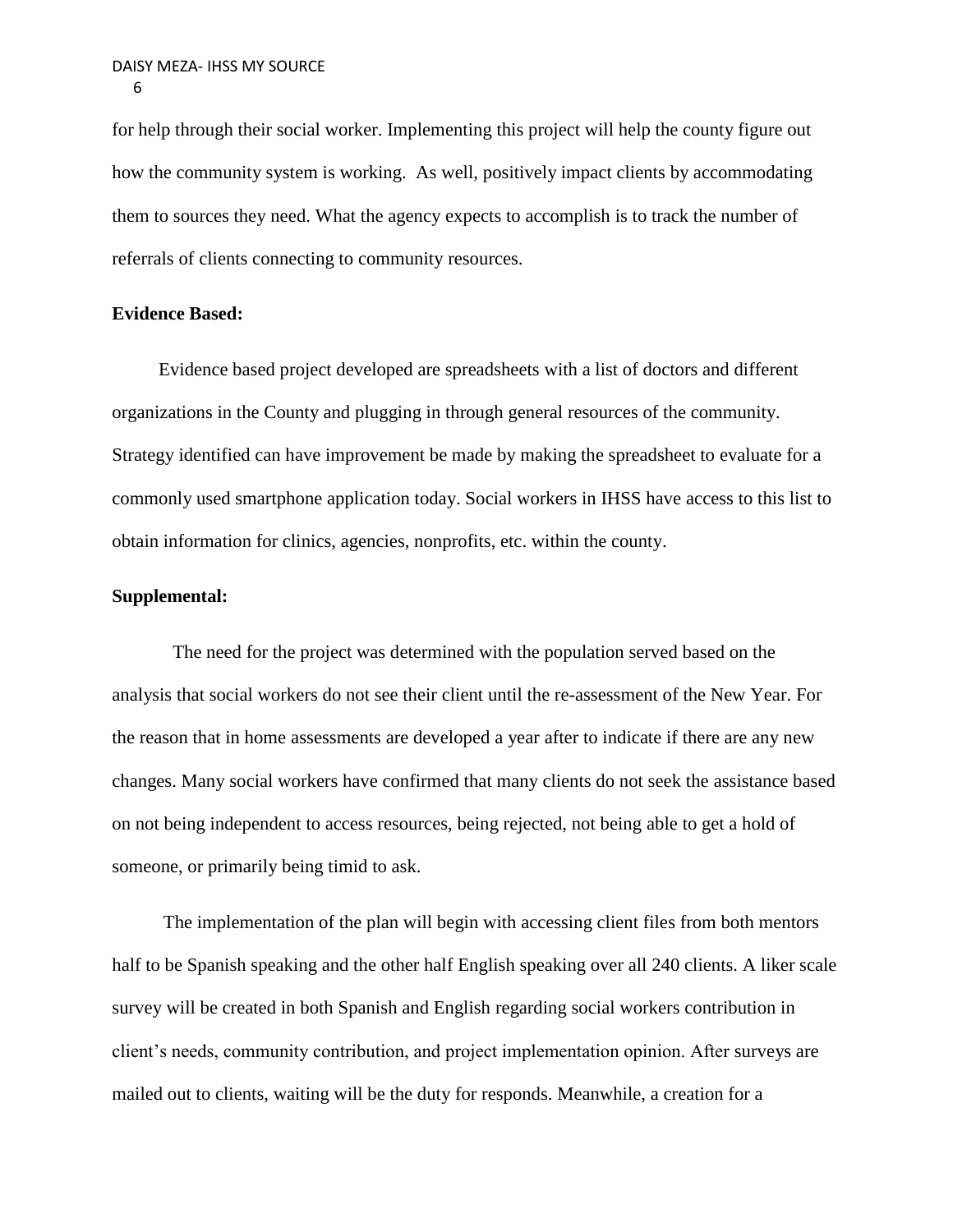smartphone application will be created and tested for those who answer interested in the liker scale survey. This application will consist of having all of the county resources and will help clients be able to contact organization or submit a form for assistance. To begin, the project will be tested on small amount of clients. Once clients submit a form for further assistance, this email will link to myself and mentors to analyze how many clients have interest or are being referred. According to Jeff, after this is implemented for couple of months, clients will receive another liker scale survey about the actual smartphone application. In the end, this capstone project will be passed on to the upper division folks to decide if this is a great tool to manage in the Monterey County (J. Hindercheid, Personal Communication, April 19, 2017).

 The total of 240 caseloads will be collected to attach the liker scale survey with a send back envelope to the King City office. The estimated time frame for envelopes to be mailed back are from three to six weeks. Implementation of the smartphone application will begin and a follow up call to try the free application in a time frame of one-two months. After a couple of months in process, a second survey will be conducted and mailed to clients for feedback. Information in the survey will contain client input about voting for the smartphone to be opened for clients and be permanent. There will be an excel chart created to analyze how many clients are using this application and amount of referrals being made to certain organizations. Also, once receiving the full response of all clients, the capstone project will be presented to the County officials to be evaluated. The process for the implementation and results are seven to eight months of time frame.

| <b>Activities</b> |                       | <b>Deliverables</b> | <b>Timeline</b>            | <b>Estimated completion dates</b> |  |  |
|-------------------|-----------------------|---------------------|----------------------------|-----------------------------------|--|--|
|                   | Make a list of client | Spread sheets       | <b>First three bullets</b> | <b>First three bullets to be</b>  |  |  |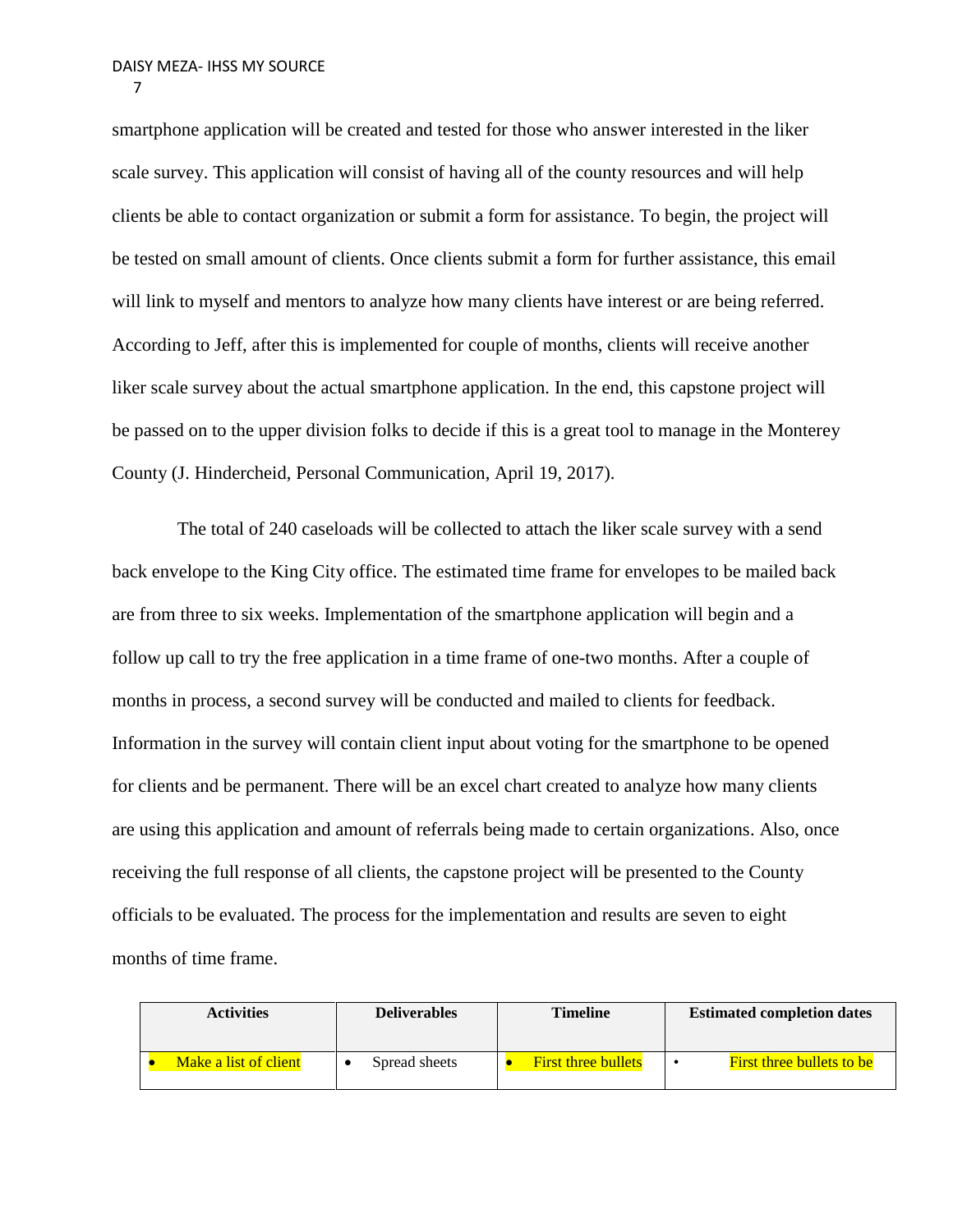

| <b>Conduct liker scale</b>            | Envelopes<br>$\bullet$          | 3-6 weeks' time                      | done by May 19th                       |
|---------------------------------------|---------------------------------|--------------------------------------|----------------------------------------|
| surveys                               | White paper<br>٠                | frame                                | Next two bullets to be<br>$\bullet$    |
| Mail to all                           | Budget for cost of<br>$\bullet$ | <b>Next two bullets</b><br>$\bullet$ | done by September 19, 2017             |
| Create mobile<br>۰                    | everything                      | 1-4 months' time                     |                                        |
| application                           |                                 | frame                                | •Time frame done by November 3         |
| <b>Present to Social</b><br>$\bullet$ |                                 | 1 month time frame<br>$\bullet$      | Last bullet to be done by<br>$\bullet$ |
| <b>Workers to use</b>                 |                                 | Last bullet 2-4<br>$\bullet$         | December 15,2017                       |
| <b>Record feedback</b><br>$\bullet$   |                                 | month time frame                     |                                        |
| regarding clients                     |                                 |                                      |                                        |
| meeting their needs                   |                                 |                                      |                                        |
| Pass final paper and<br>$\bullet$     |                                 |                                      |                                        |
| smartphone app to be                  |                                 |                                      |                                        |
| kept internal.                        |                                 |                                      |                                        |

 The challenges that may result with this capstone project is that clients may not return back the surveys with personal input. This may reflect the scale after making the excel charts to see how progress is either being made or is not helping at all. If a large amount of clients do not respond, Monterey County will not have the exact amount of people in need. For example, if we send out 240 liker scale surveys we may only receive about 10% of survey's back.

# **Project Results**

 IHSS My Source was created in to a secure County system for Social Workers. The IT department was able to copy and paste all information provided in IHSS My Source in to the new secure system in order to be available to Social Workers. Social Workers automatically have this app downloaded on their work smartphone and one click away. Since this is the beginning of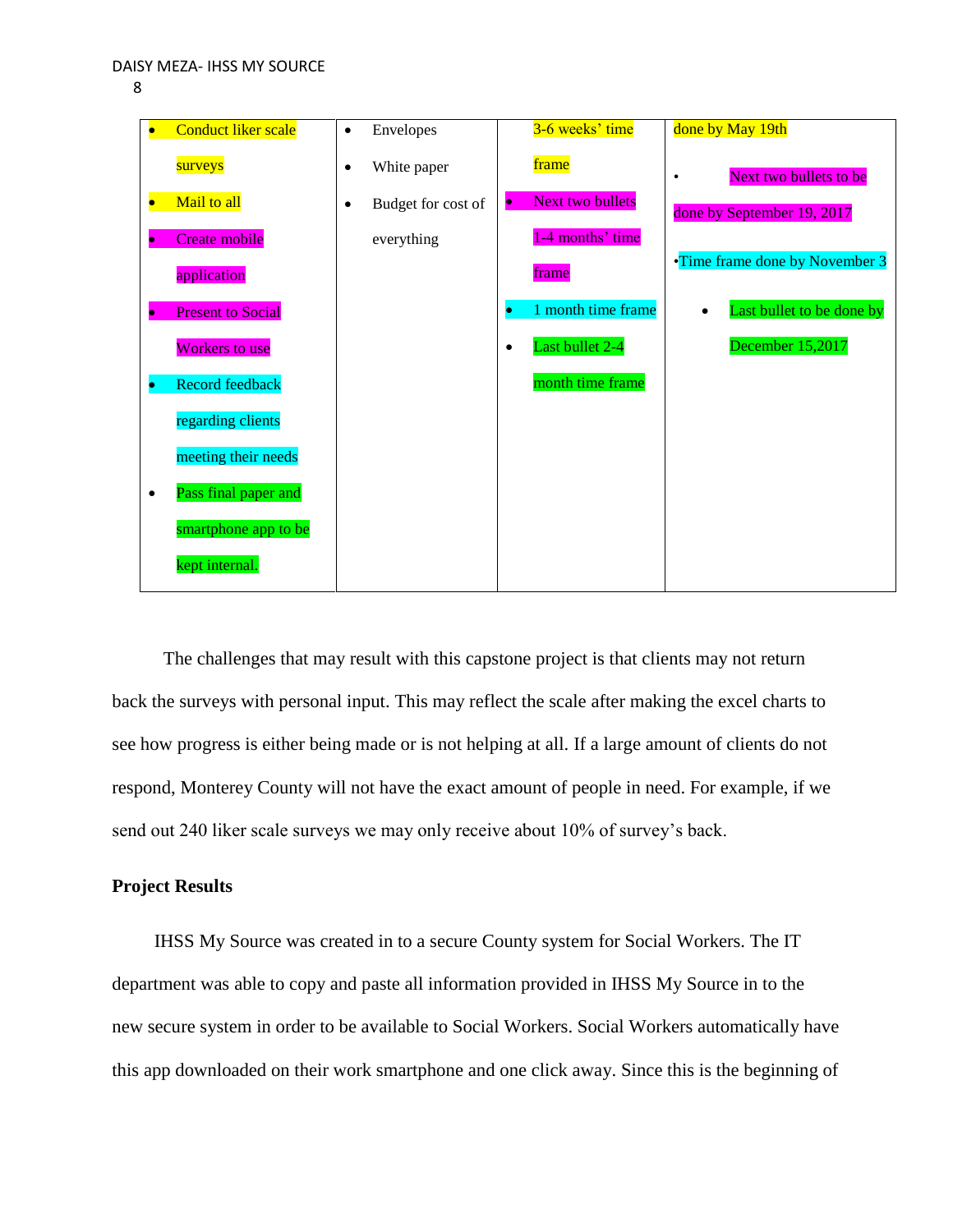the project, feedback is highly recommended in order to improve the smartphone app for users. The strength and success with this project is that it is only the beginning and many Social Workers are supporting this new technology usage. Challenges that came upon implementing the smartphone app is the app users and time frame. In the beginning this was implemented to be used by clients not Social Workers. Confidentiality is an important factor for the program which is why we decided to implement the smartphone app for Social Workers instead. Another challenge faced was the time setting, due to County demands with implementation a longer time frame would be necessary to evaluate this pilot.

#### **Personal Reflection**

My recommendation for the agency is to keep the IHSS My Source as a tool for assisting client needs. With modern technology today, this is a tool that may always be improved for better customer service. As mentioned before the program is intended for clients to live safe and independent with home care provider assistance. This tool may be used towards different Counties who may have the same issues of not tracking client referrals. This may result an extra cost for the program but in the long run it is an efficient tool for the program, Social Workers and clients.

Recently, Monterey County updated their serving system with smartphones for Social Workers within the IHSS program to use. Effectively, the smartphone app may be applied to all County work phones for easy access and hassle free. Resources from Monterey County will be centrally located in one place. This will also decrease Social Workers work load resulting in less phone calls. As mentioned in the MCDSS (2008), the Information Referral Assistance (IR&A) program specializes in information related to the needs of seniors and people with disabilities. This tool will decrease the redundant request with phone calls. As previously mentioned,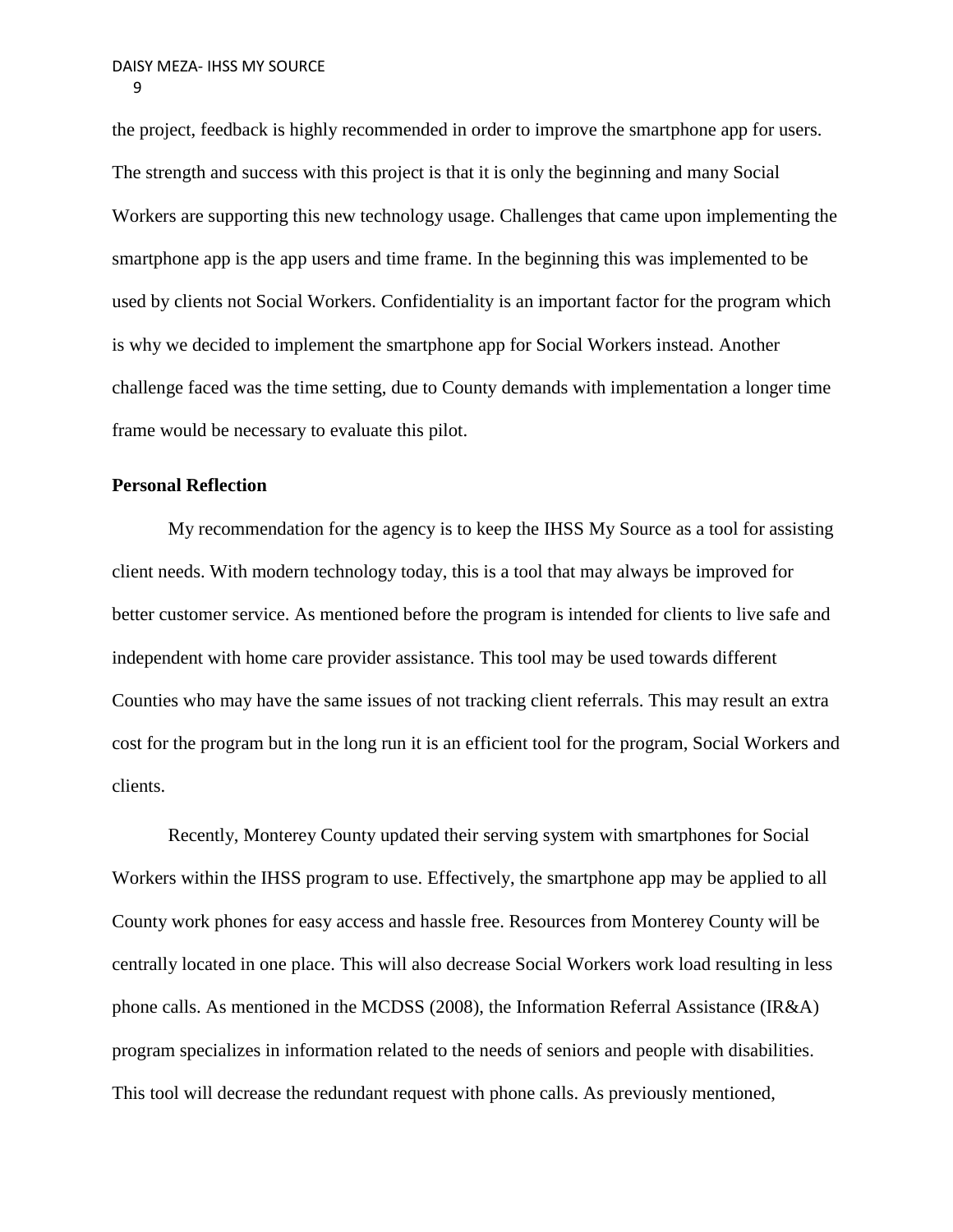technology today is very advanced and a great tool to take advantage of. The program should keep this project and lead this across different Counties in order to work within a streamline matter. Using IHSS My Source will lead for Social Workers to work smarter versus harder and accomplish project outcomes in an efficient way. This will also reduce amount in overlapping factors with client cases, such as same clients calling for resources.

## **Personal/Professional Growth**

What I learned about the issue or problem is the fact that one must receive client input regarding potential improvement, based on clients being a priority. For example, I had in mind what I wanted to do but did not know if this would benefit the client. This is the reason why surveys were conducted for an evaluation of clients. Many clients insisted that they would like someone to mail out flyers and brochures of organizations. Other portion of clients confirmed that they were interested on a smartphone app where they may have access to organizations within the County. Based on the project results, following up with clients led to mailing out and emailing out information from organizations. Contacting clients and asking which method would be best for them led to an equal balance for client satisfaction.

#### **Broader social significance:**

Many clients who are in the In Home Supportive Services (IHSS) program is because they have a physical or health issue. My project relates to addressing clients need by providing a tool with resources for Social Workers to be able to provide to clients. It is an upgraded tool with technology that provides organizations information, contact information and address in a streamline matter. What should be done is for the app to be tested for longer period of time from Social Workers in order to figure out what can be improved. As mentioned, the app has not been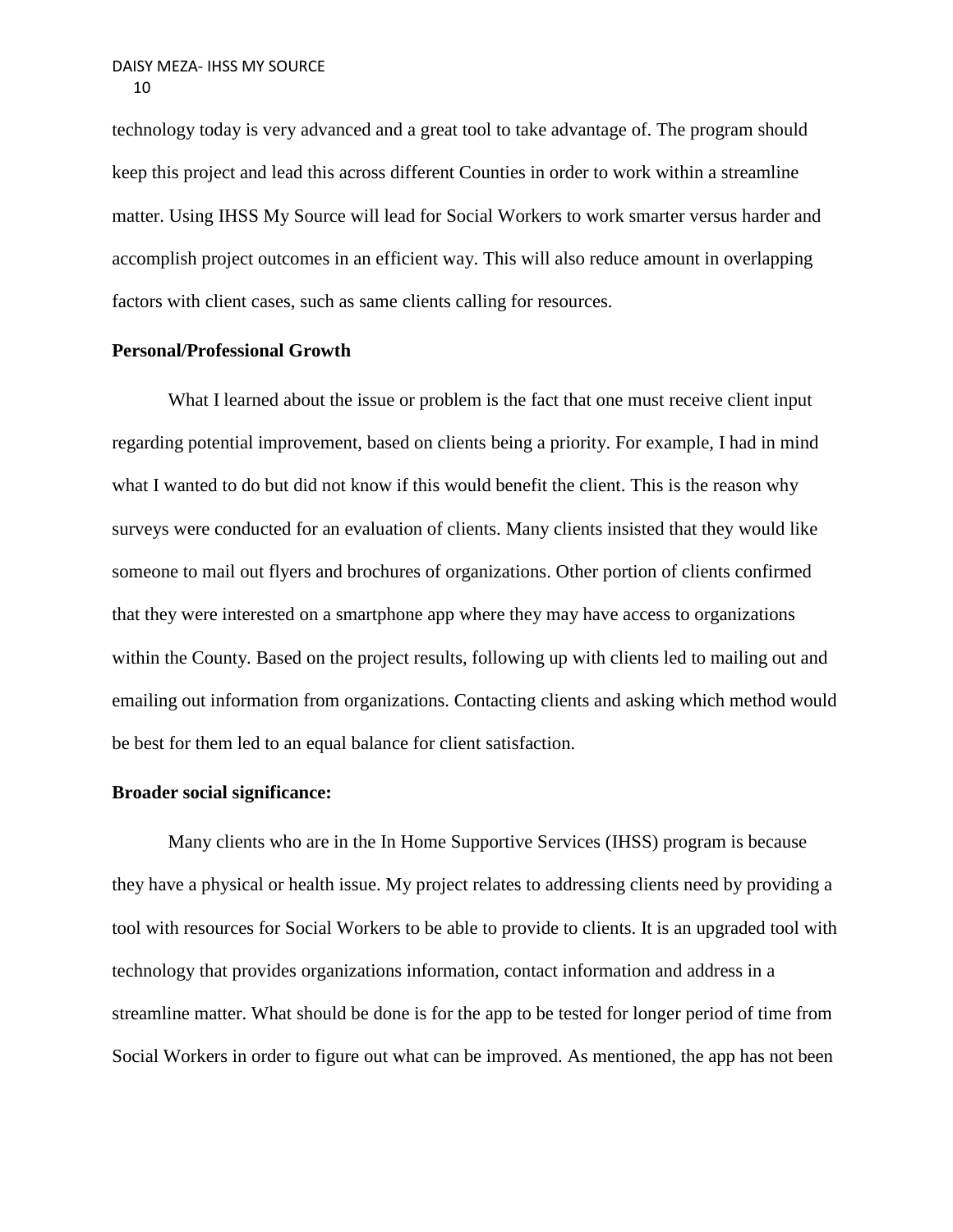out long enough to determine its feasibility. Since this tool is used by Social Workers only, the program should allow comments and opinions as feedback from users.

# **Personal Advice**

My advice for future capstone students working within IHSS program is to try and make more time for attending the internship. For example, my availability was once a week and wished I could have dedicated at least twice a week. I would have enjoyed getting more involved with assisting my mentors but due to my employment and commute it was difficult. The first semester is when you get to know your internship and get familiar with program procedures, daily duties, state forms, and requirements. Do not stress if the first semester no ideas rise for possible capstone projects, second semester once settled in and familiar with everything you will figure out the need. Time will fly so be very punctual with assignments and receive the most feedback you can. If your type of project is implementing a smartphone app, be careful with what website this is created with because there are many scam websites who will ask for your credit card right away. Research the website, history, customer service and reviews for security purposes based on sensitive information being inputted and your own personal information.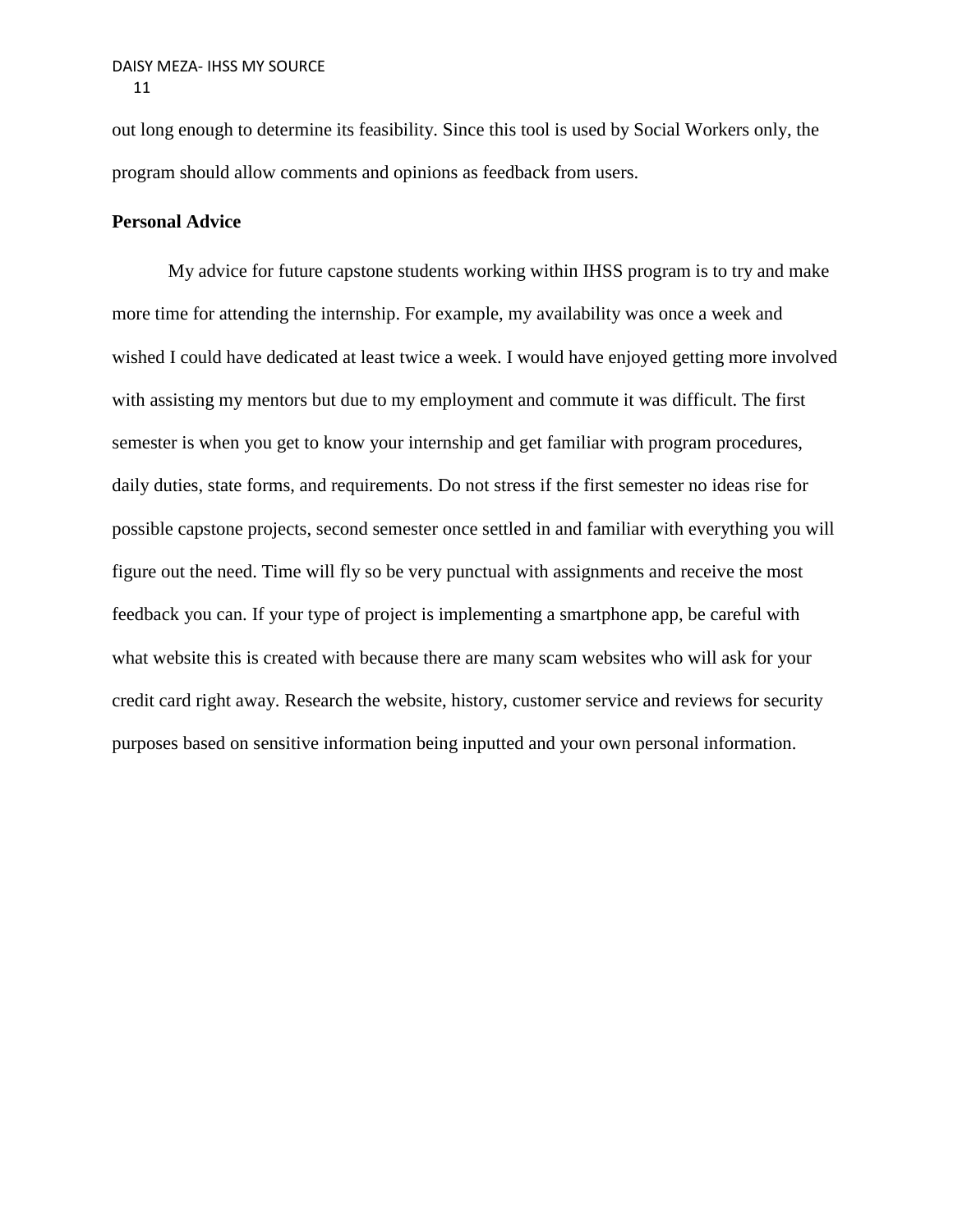# **References**

California Department of Social Services (2015, September). In-home supportive services consumers' characteristics report.

California in Home Supportive Services Consumer Aliance (2014). The History of In-Home-

Support Services and Public Authorities in California. Retrieved from

<http://www.cicaihss.org/ihss-public-authority-history>

County of Monterey Health Department (2017) Retrieved from

[http://www.co.monterey.ca.us/government/departments-a-h/health/data-pubs/death-](http://www.co.monterey.ca.us/government/departments-a-h/health/data-pubs/death-mortality)

[mortality](http://www.co.monterey.ca.us/government/departments-a-h/health/data-pubs/death-mortality)

Monterey County Agency on Aging 2015-2016 area plan. Retrieved from

[http://www.aarp.org/content/dam/aarp/livable-communities/plan/planning/monterey-](http://www.aarp.org/content/dam/aarp/livable-communities/plan/planning/monterey-county-area-agency-on-aging-2012-2016-area-plan-aarp.pdf)

[county-area-agency-on-aging-2012-2016-area-plan-aarp.pdf](http://www.aarp.org/content/dam/aarp/livable-communities/plan/planning/monterey-county-area-agency-on-aging-2012-2016-area-plan-aarp.pdf)

Monterey County Department Social Services (2008). Aging and Adult Services. Retrieved from

<http://mcdss.co.monterey.ca.us/aging/>

Monterey County Department Social Services (2008). In Home Support Services (IHSS)

Advisory Committee. Retrieved from

http://mcdss.co.monterey.ca.us/aging/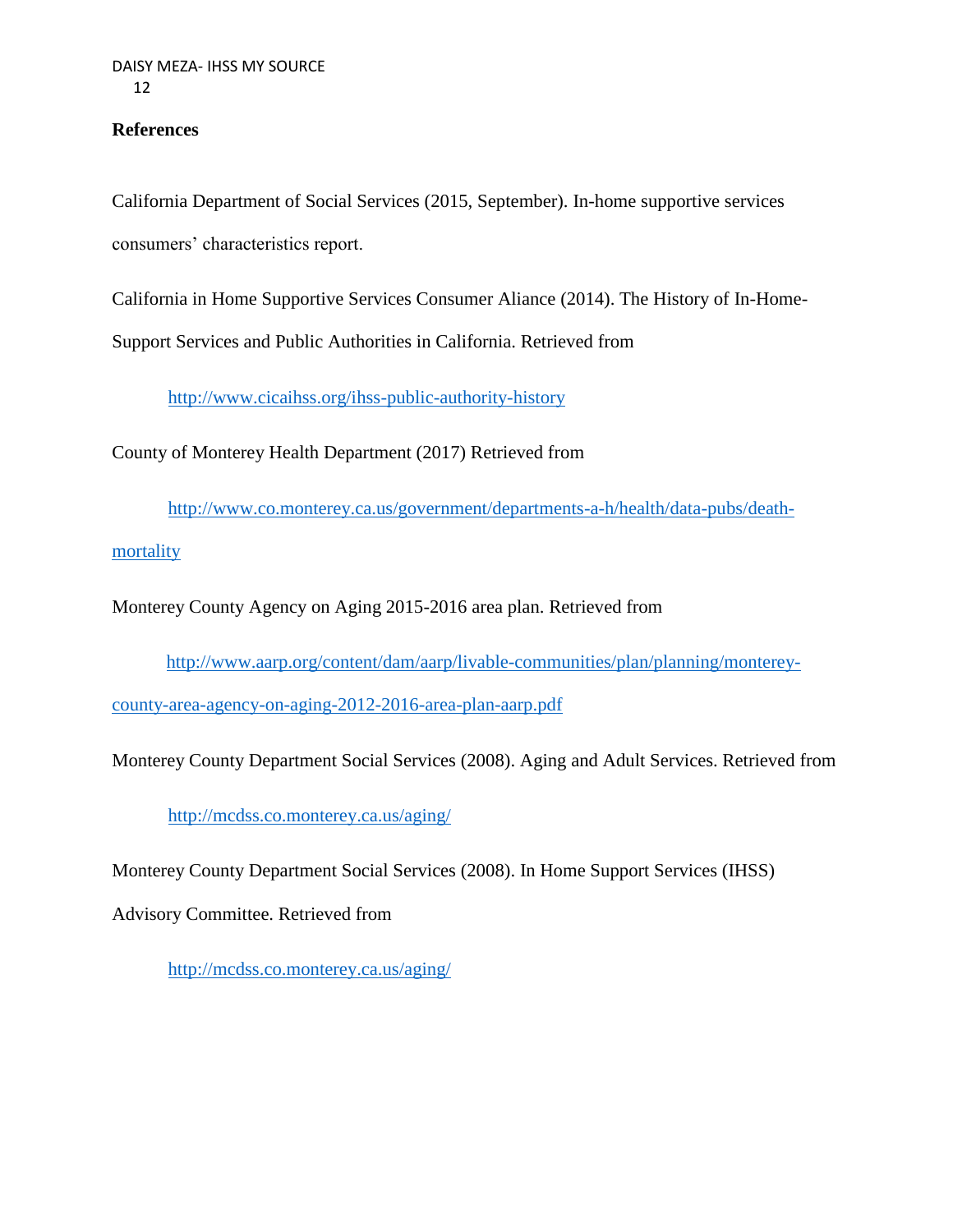# **Appendices**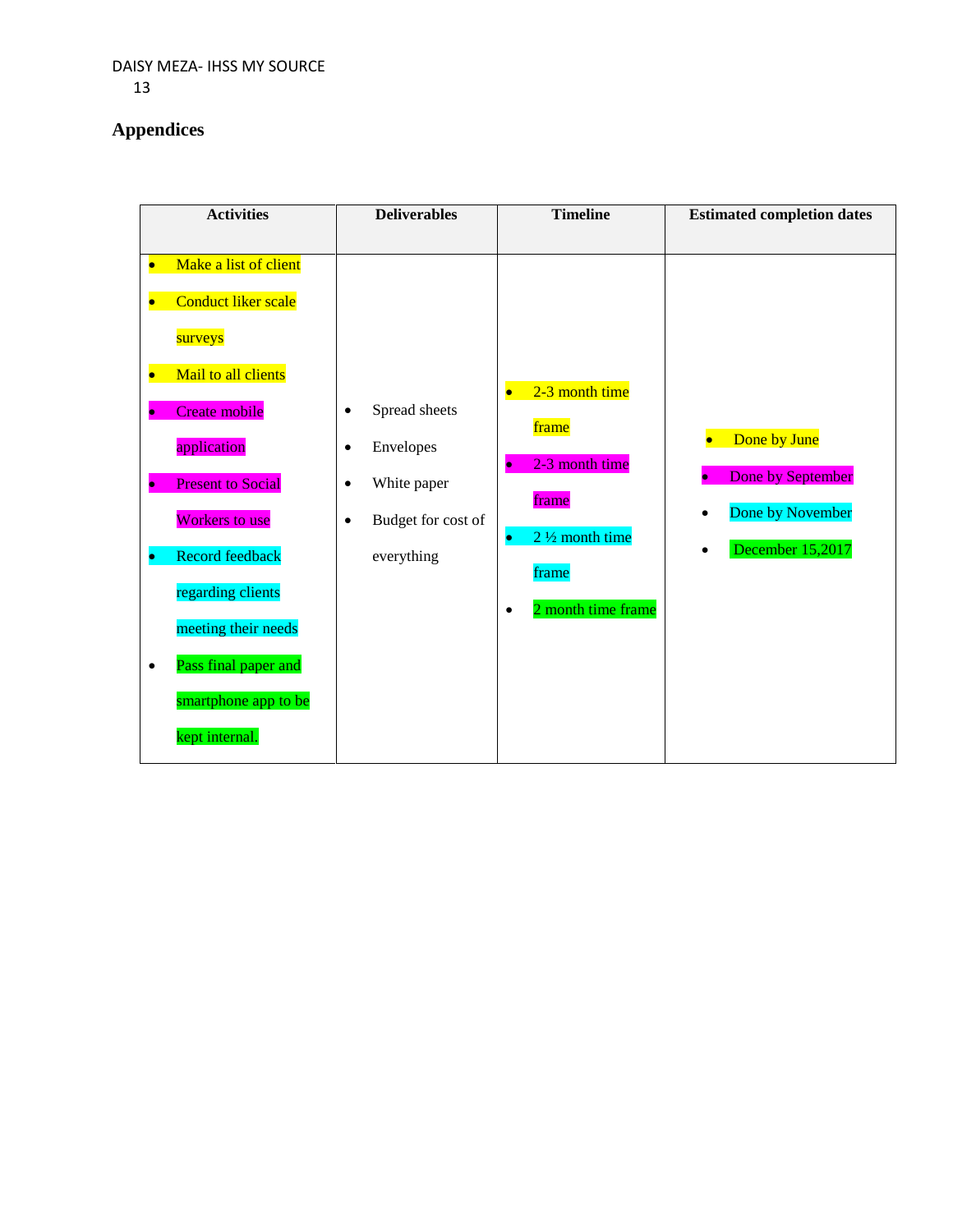#### 14

|  |  | Survey for In Home Support Services (IHSS) |  |
|--|--|--------------------------------------------|--|
|  |  |                                            |  |

|                                                                                                            | <b>Strongly Disagree</b> | <b>Disagree</b> | Neither Agree or<br><b>Disagree</b> | Agree    | <b>Strongly</b><br>Agree |
|------------------------------------------------------------------------------------------------------------|--------------------------|-----------------|-------------------------------------|----------|--------------------------|
| <b>My Awareness of Support Services</b>                                                                    |                          |                 |                                     |          |                          |
| 1. I feel that I have the support of friends, family, and<br>my community when I am in need of services.   | $\circ$                  | $\circ$         | $\circ$                             | $\circ$  | $\circ$                  |
| 2. I am aware of the resources available for me in my<br>community.                                        | $\circ$                  | $\circ$         | $\circ$                             | $\Omega$ | $\circ$                  |
| 3. I am confident in my ability to access public<br>resources independently.                               | $\circ$                  | $\circ$         | $\circ$                             | $\circ$  | $\circ$                  |
| 4. I have access to public resources.                                                                      | $\circ$                  | $\circ$         | $\circ$                             | $\circ$  | $\circ$                  |
| 5. I know where to find support services, but I don't<br>qualify for the help.                             | $\circ$                  | $\circ$         | $\circ$                             | $\circ$  | $\circ$                  |
| <b>Support from my Social Worker</b>                                                                       |                          |                 |                                     |          |                          |
| 7. My Social Worker shows interests in my needs.                                                           | $\circ$                  | $\circ$         | $\circ$                             | $\circ$  | $\circ$                  |
| 8. I feel that I have the support of my Social Worker                                                      | $\sim$                   |                 |                                     |          |                          |
|                                                                                                            |                          | $\sim$          |                                     |          |                          |
|                                                                                                            |                          |                 |                                     |          |                          |
| <b>Support from my Social Worker</b>                                                                       |                          |                 |                                     |          |                          |
| 7. My Social Worker shows interests in my needs.                                                           | $\circ$                  | $\circ$         | $\circ$                             | $\circ$  | $\circ$                  |
| 8. I feel that I have the support of my Social Worker<br>when I try to access other programs or resources. | $\circ$                  | $\circ$         | $\circ$                             | $\circ$  | $\circ$                  |
| 9. My Social Worker goes out of their way to assist<br>me.                                                 | $\circ$                  | $\circ$         | $\circ$                             | $\circ$  | $\circ$                  |
| 10. My Social Worker takes my needs seriously and<br>refers me to the resources I need.                    | $\circ$                  | $\circ$         | $\circ$                             | $\circ$  | $\circ$                  |

| 12. My Social Worker follows up with me after the   |  |  |  |
|-----------------------------------------------------|--|--|--|
| home visit to make sure I've accessed the resources |  |  |  |
| I need.                                             |  |  |  |

13. In what other ways would you like more support from your Social Worker?